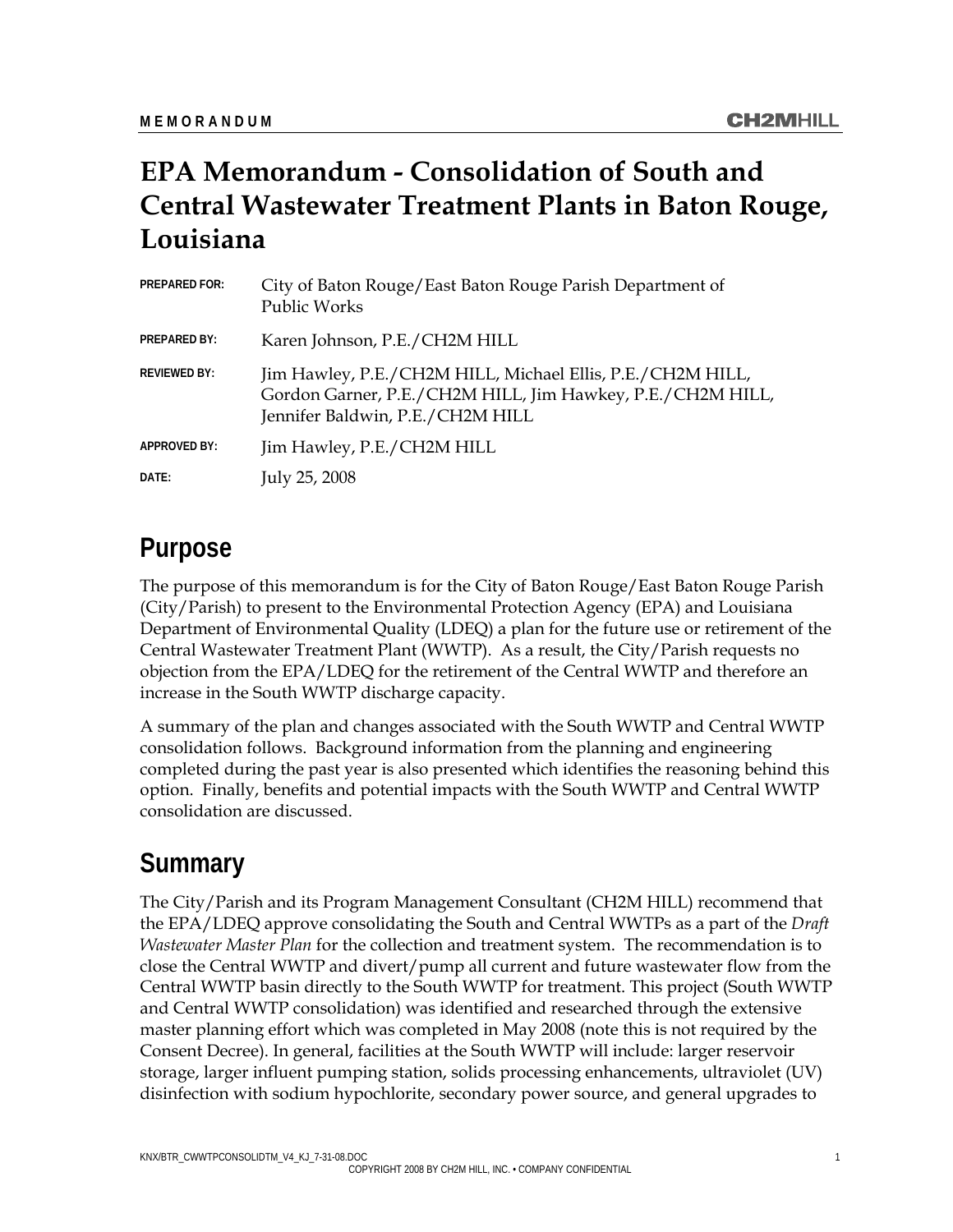buildings and structures, in addition to the wet weather improvements previously submitted/approved by the EPA in the report titled *Addressing Existing Noncompliance Issues and Future Wet Weather Flow Management Requirements for the South Wastewater Treatment Plant* (CH2M HILL, January 2007). The wet weather treatment capacity of the South WWTP as previously submitted will remain unchanged. The peak flows to be treated will be limited by larger storage at the South WWTP. The Central WWTP won't be demolished until the South WWTP critical process improvements are operational. The following bullets provide an overview of the main aspects for considering the elimination of the Central WWTP:

- Elimination of a point source (such as publicly owned treatment works) is a priority under the Clean Water Act. EPA and the states have encouraged and supported regionalization of facilities and elimination of point sources when possible.
- No impact on schedule/consent decree deadline all work connected with the Central WWTP consolidation is scheduled to be completed by January 1, 2015.
- Once the consolidation work is completed, there will be two WWTPs for the City/Parish to maintain/operate, instead of three creating efficiencies and better operations opportunities.
- There will be two National Pollution Discharge Elimination System (NPDES) permits (for the North WWTP and South WWTP only) once the consolidation projects are completed.
- The South WWTP is capable of handling dry weather flow from the Central WWTP.
- South WWTP wet weather processes aren't changing due to consolidation of the plants. Additional wet weather storage and influent pumping will be required. The *Draft Wastewater Master Plan* includes additional enhancements to the processes and facilities at the South WWTP beyond those defined in the *Program Delivery Plan (PDP)*  (CH2M HILL, February 2008).
- Consolidation of wastewater flows to the South WWTP will result in significant present worth savings in capital, and operations and maintenance (O&M) during the next 25 years.

Also, as a result of retiring the Central WWTP there are additional projects that will need to be implemented to re-route and pump dry and wet weather flows from the Central WWTP basin to the South WWTP. These projects include:

- Demolition of the Central WWTP
- Addition of a new Central WWTP Basin Pump Station
- Modifications to existing Central WWTP basin pump stations
- New forcemain (routing wastewater from the Central area to the South WWTP)
- Expanded Influent Pump Station at the South WWTP
- Expanded Storage at the South WWTP

The flow diagram on the next page depicts the proposed process flow from the Central WWTP basin to the South WWTP.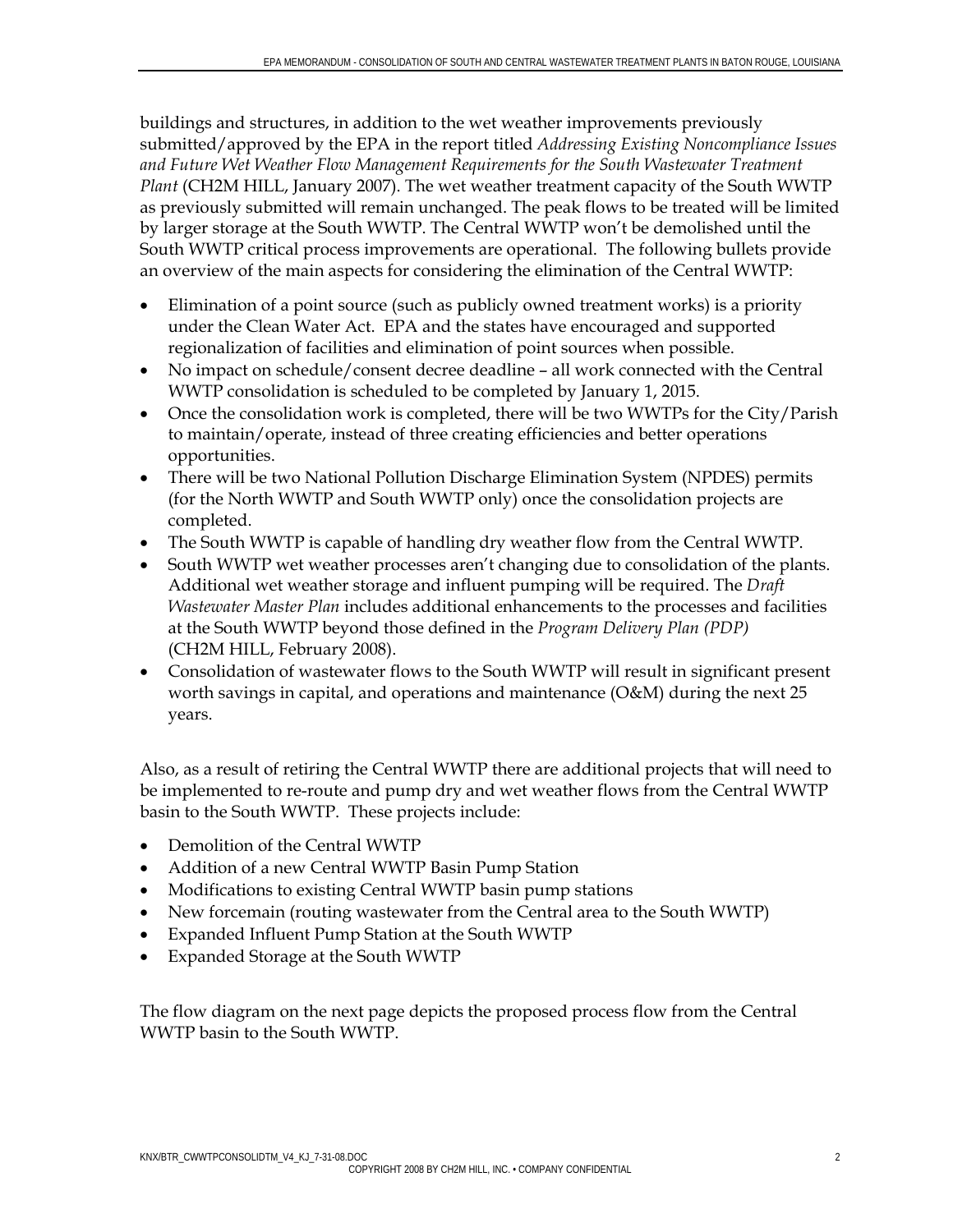

# **Background**

During the past year, the City/Parish and CH2M HILL have completed significant planning (including master planning) and engineering efforts in regards to defining the projects planned for sanitary sewer overflow (SSO) reduction. The master planning work specifically assessed projected population increases/changes in the next 25 years in the City of Baton Rouge/Parish of East Baton Rouge. There were two (2) major planning documents produced as result of these efforts:

- The *Draft Wastewater Master Plan* (CH2M HILL, May 2008), and
- The *Program Delivery Plan (PDP), Sanitary Sewer Overflow (SSO) Control and Wastewater Facilities Program* (CH2M HILL, February 2008)*.*

Much of the engineering and modeling effort for these documents took part in parallel. The improvements described in the *Draft Wastewater Master Plan* were exclusive of ongoing projects described in the *PDP*, though they impacted some elements of the *PDP*.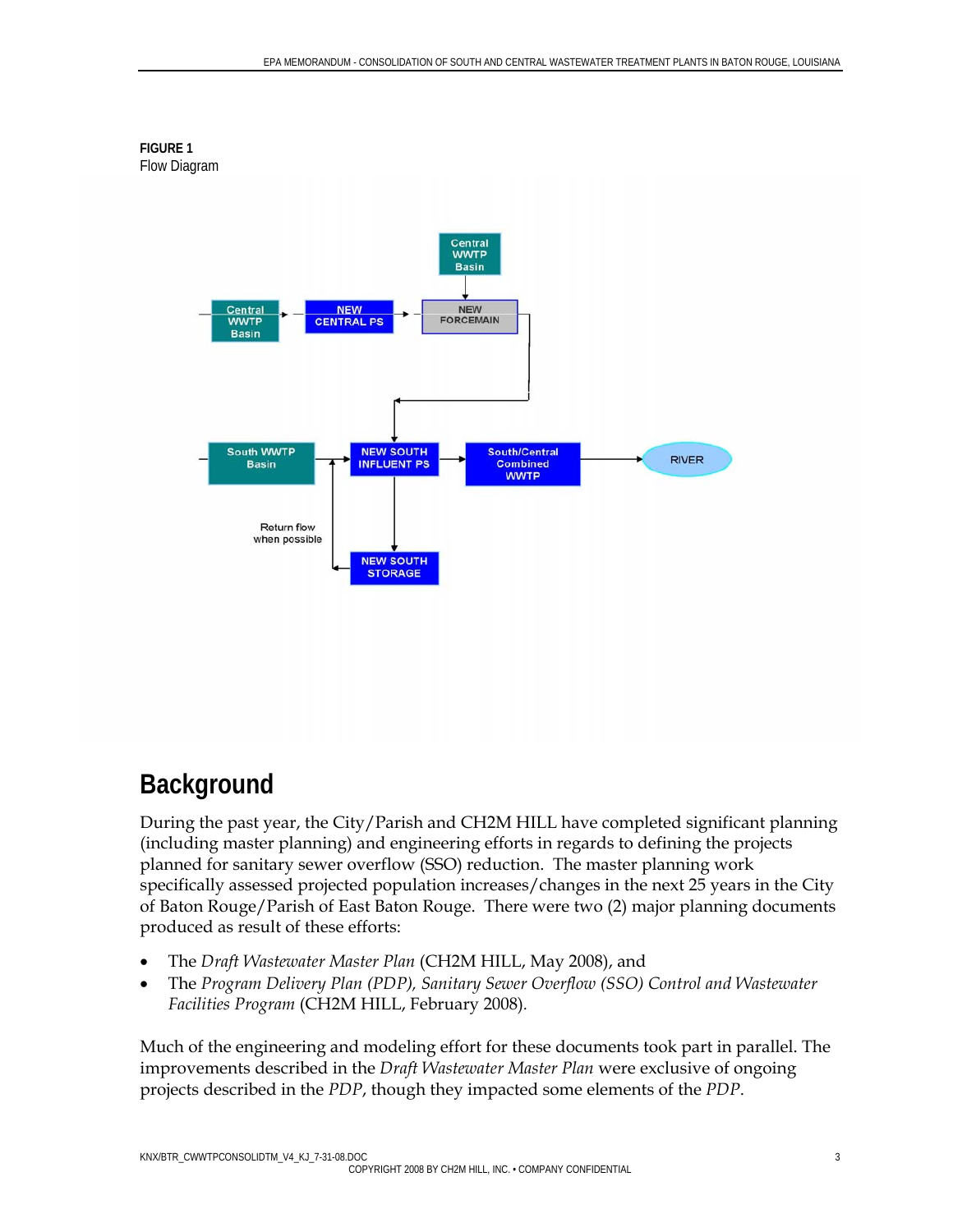#### **Draft Wastewater Master Plan**

The City/Parish developed a *Draft Wastewater Master Plan* proactively planning for future flows/loads, regulatory requirements, and implementing projects associated with *Draft Wastewater Master Plan* to help prevent future SSOs throughout the City/Parish. Existing and predicted future regulatory requirements were evaluated to determine potential plant improvements needed to comply with the requirements throughout the 25 year planning period. Regulations that were examined include effluent limitations for BOD5, TSS, nutrients (nitrogen and phosphorus), and mercury, as well as biosolids stabilization requirements. The master planning effort was a significant undertaking, though it was not required under the Consent Decree with the EPA/LDEQ. CH2M HILL strongly recommended this master planning effort to properly plan for future needs of the City/Parish wastewater system including the future population increase.

The *Draft Wastewater Master Plan* describes a recommended series of improvements required for the 25 year period from 2008 to 2032. Wastewater collection and also treatment plant projects are included in these improvement projects. Population estimates for the City/Parish were determined based on the traffic analysis zone (TAZ) studies. The TAZ data were analyzed with respect to the WWTP basin in which they were located: North, Central, or South. After population projections were obtained, the flows and loads expected at the WWTPs in 2032 were calculated. Additionally, the *Draft Wastewater Master Plan* also included a condition assessment for the collection system and WWTPs that was not completed for the *PDP*. Some projects for the collection system and WWTPs that are included in the *Draft Wastewater Master Plan* are required due to deteriorating condition, rather than for capacity improvements. Many project recommendations were generated as a result of this detailed assessment. More specifically, the possibility of retiring the Central WWTP was analyzed during this process. Associated technical engineering and present worth cost evaluations were completed to determine the feasibility of implementing the project and develop the final recommendation.

Additional background about the master planning process can be found in the *Draft Wastewater Master Plan* (CH2M HILL, May 2008).

### **Program Delivery Plan (PDP)**

The *PDP* (CH2M HILL, February 2008), focused on improving the existing collection and conveyance system, storage, and treatment facilities with respect to the location and frequencies of SSOs, as well complying with the WWTP NPDES permits. The *PDP* is primarily made up of "newly planned" RMAP2 projects that have been identified through technical modeling, engineering, and planning efforts of the program during the past year. The *PDP* outlines the proposed RMAP2 projects (wet-weather improvements) planned to control SSOs throughout the City/Parish and describes the projects planned in order to continue meeting permit requirements at the WWTPs. Existing flows were modeled, and capacity issues were identified. Once a capacity issue was located, the capacity needed for existing and future flows was determined. If a capacity issue was observed for both the existing and future situations, then a project was delineated for the *PDP* (accounting for both existing and future flows with pipe or pump station sizing). If a capacity issue was only observed due to future flow conditions, then the project was delineated for the *Draft Wastewater Master Plan (*CH2M HILL, May 2008).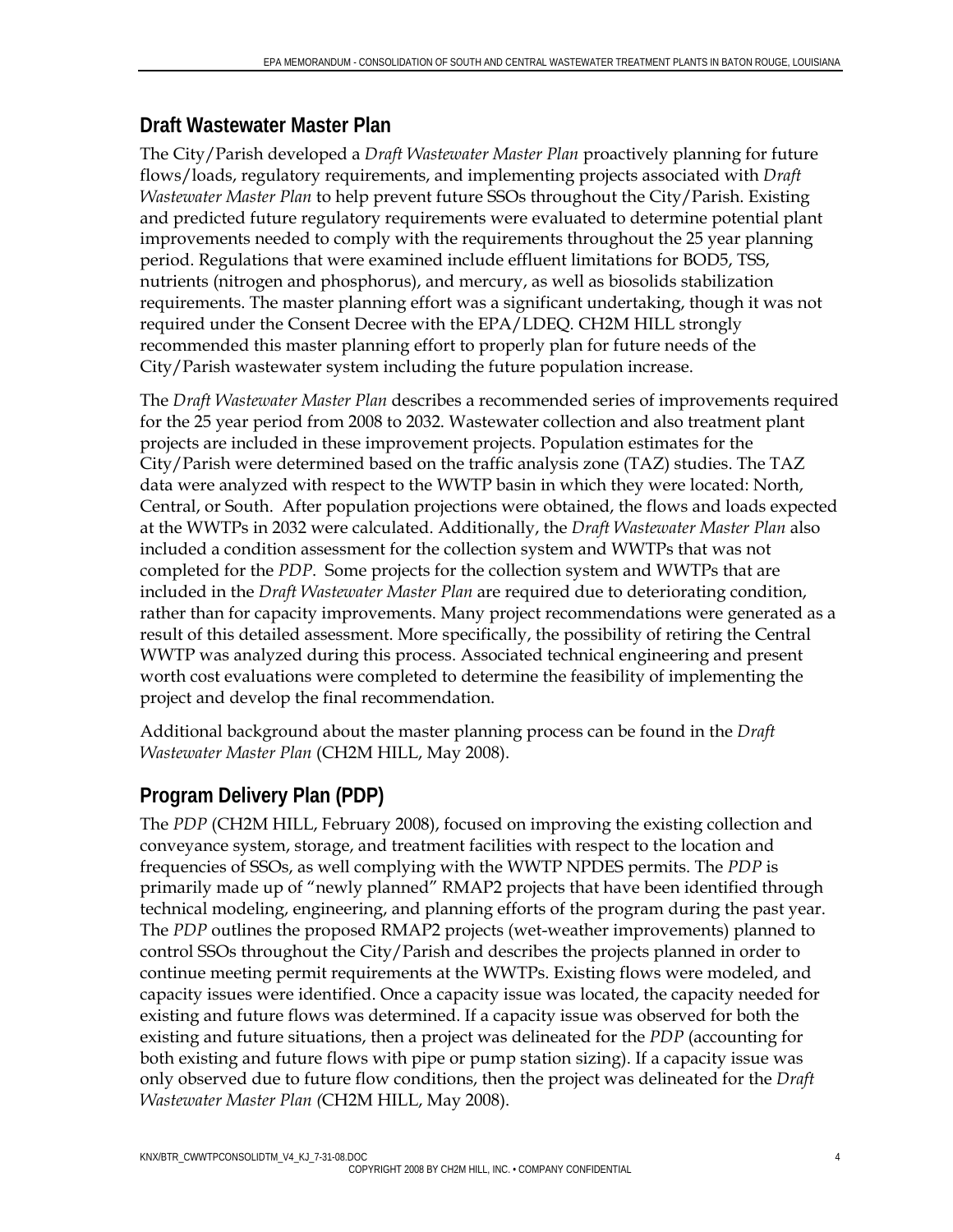CH2M HILL is currently working on an annual *PDP Update* which will be submitted to the City/Parish in September 2008. The *September 2008 PDP Update* is necessary in order to present the results of new more sophisticated modeling and engineering effort from the completion of a new more accurate dynamic model and new information available. The results of this effort will include some RMAP2 project design refinements, in addition to some RMAP2 project additions and deletions from what was presented in the *February 2008 PDP*. Once the modeling efforts associated with the *September 2008 PDP Update* are completed and the report is submitted/approved by the City/Parish, the official *RMAP2 Submittal* to the EPA and LDEQ will follow.

# **Flow Conditions/Planned Projects**

Flow and loads at two of the three major WWTP's will change when consolidating the Central and South WWTPs. When consolidation takes place, the Central WWTP will be closed/demolished and all wastewater flow currently coming into the Central WWTP will be diverted/pumped directly to the South WWTP for treatment.

Therefore, assessments of the flows and loads at the WWTPs were made through the modeling and engineering that took place in conjunction with the development of the *PDP*  (CH2M HILL, February 2008) and the *Draft Wastewater Master Plan* (CH2M HILL, May 2008). A brief summary is presented below. Additionally, the new loads at the South WWTP, once the Central WWTP is retired, are also provided. Refer to the *Draft Wastewater Master Plan, Draft* (CH2M HILL, May 2008) for engineering details on current and future flows and loads both now and after consolidation of the Central and South WWTPs.

#### **North Wastewater Treatment Plant**

The North WWTP will not be affected by the Central and South WWTP consolidation project. The North WWTP has adequate capacity to serve the needs of its service area for the 25-year planning period, with the recommended renovations and improvements noted in the *Draft Wastewater Master Plan* (CH2M HILL, May 2008). Reservoir peak shaving storage will be distributed within the system provided in the North WWTP service area to reduce wet weather flows to levels consistent with current capacity, as identified in the *Program Delivery Plan* (PDP)*, Sanitary Sewer Overflow (SSO) Control and Wastewater Facilities Program* (CH2M HILL, February 2008).

The North WWTP's design capacity is 54 million gallons per day (MGD), according to the NPDES permit. The projected dry weather flow (maximum month average daily flow) in 2032 at the end of the master planning period is 32 MGD.

#### **Central Wastewater Treatment Plant**

The Central WWTP is the smallest of the three (3) major treatment plants in Baton Rouge. Currently the Central WWTP is in compliance with NPDES permits during dry weather. The design capacity of the Central WWTP is 31.6 MGD based on the NPDES permit and the projected dry weather flow (maximum month average daily flow) in 2032 at the end of the master planning period is 13 MGD. No significant increase in flow was projected for the Central WWTP service area as a result of the master planning efforts. Additionally, it was determined that the Central WWTP has insufficient capacity to handle future wet weather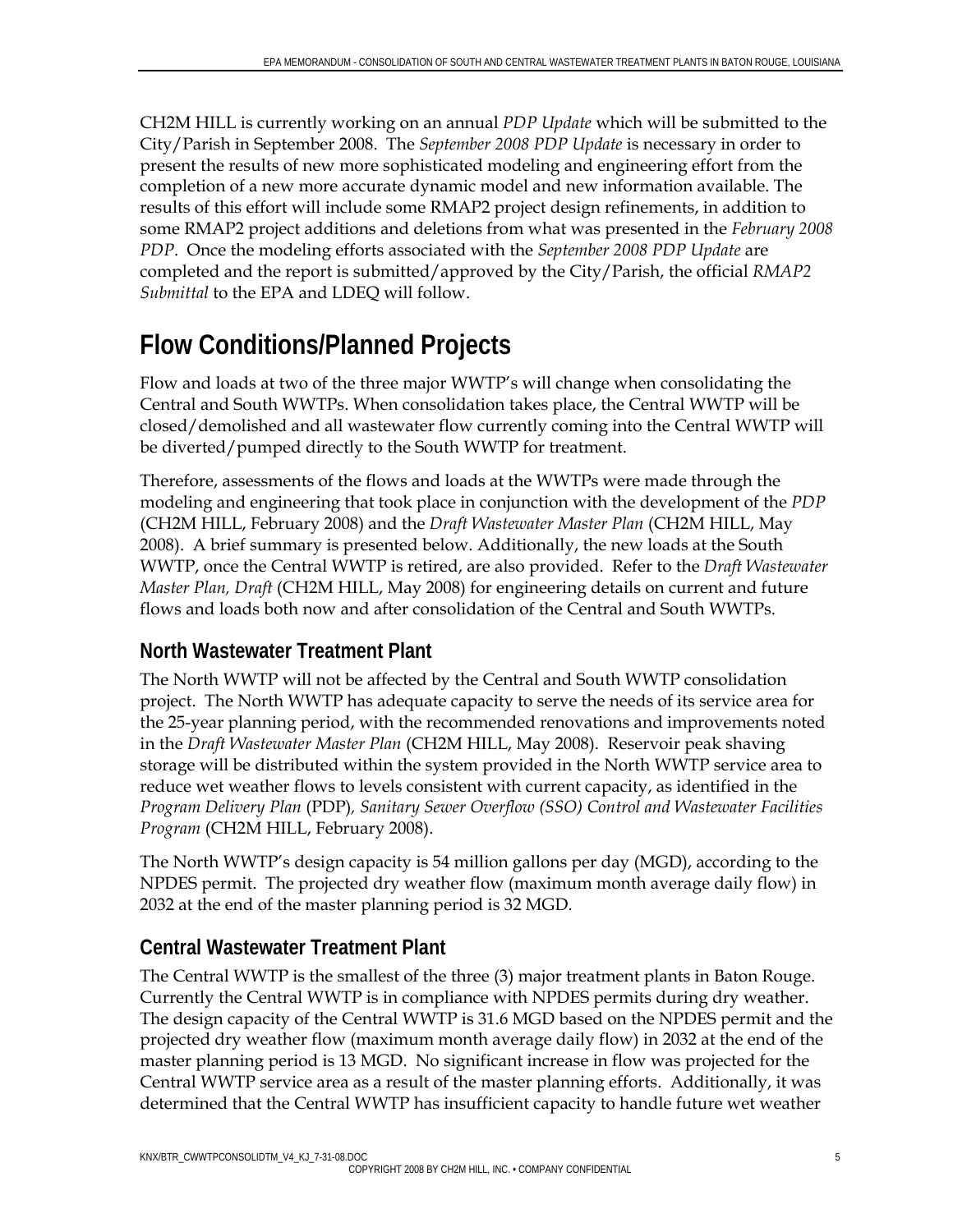flows received as a result of the SSO reduction program (RMAP2 projects highlighted in the *PDP* and eventual *PDP Update*), even though historically the Central WWTP is typically in compliance with its NPDES permit during dry weather due to very low loadings. Therefore, in the *PDP* (CH2M HILL, February 2008), peak shaving storage was planned at the Central WWTP to reduce flows to the Central WWTP during wet weather events. This storage at the Central WWTP will not be necessary once consolidation of the Central and South WWTP's is completed, as this storage capacity will be combined with storage planned at the South WWTP as outlined in the *PDP*. The Central WWTP will be demolished (only once the South WWTP critical process projects are operational) and a new Central pump station will be required, as well as a new force main, in order to divert/pump the Central area flows to the South WWTP for treatment is operational. The remaining improvements required at the South WWTP after consolidation occurs are detailed in the following section.

A more detailed description as to the justification of flows and loads at the plants both now and after the Central WWTP consolidation is included in the *Draft Wastewater Master Plan* (CH2M HILL, May 2008).

#### **South Wastewater Treatment Plant**

In 2006/2007, a plan was developed to implement improvements at the South WWTP bringing the plant into permit compliance. First, the most urgently needed projects, also know as Immediate Action Plan (IAP) projects, were identified. The IAP projects were planned/designed so that the South WWTP will consistently meet permitted effluent water quality limits under dry weather flow conditions. The IAP projects are described in more detail in the *South Wastewater Treatment Plant Immediate Action Plan Basis of Design Report* (CH2M HILL 2007), as well as in the *Program Delivery Plan* (PDP)*, Sanitary Sewer Overflow (SSO) Control and Wastewater Facilities Program (CH2M HILL, February 2008). The design* work related to these projects is completed and construction is scheduled to begin in third quarter of 2008.

The *Program Delivery Plan* (PDP)*, Sanitary Sewer Overflow (SSO) Control and Wastewater Facilities Program* (CH2M HILL, February 2008) also identified some wet weather treatment projects at the South WWTP that would need to be completed to assure compliance with the NPDES permit under wet weather conditions. These projects will still be executed at the South WWTP in conjunction with the projects required for consolidation of the Central and South WWTPs.

Currently, the South WWTP's design capacity is 54 MGD based on the NPDES permit. This will change once the Central and South WWTP consolidation is completed. More details can be found in the sub-section below summarizing the consolidation of the Central and South WWTPs. Details summarizing the consolidation of the Central and South WWTPs follows.

#### **Consolidated Central and South WWTP**

For Central and South WWTP consolidation to be effective, both the wet weather improvements identified in the *PDP* (CH2M HILL, February 2008) and the additional projects associated with the Central WWTP elimination described in the *Draft Wastewater Master Plan* (CH2M HILL, May 2008) will need to be constructed in order to handle the